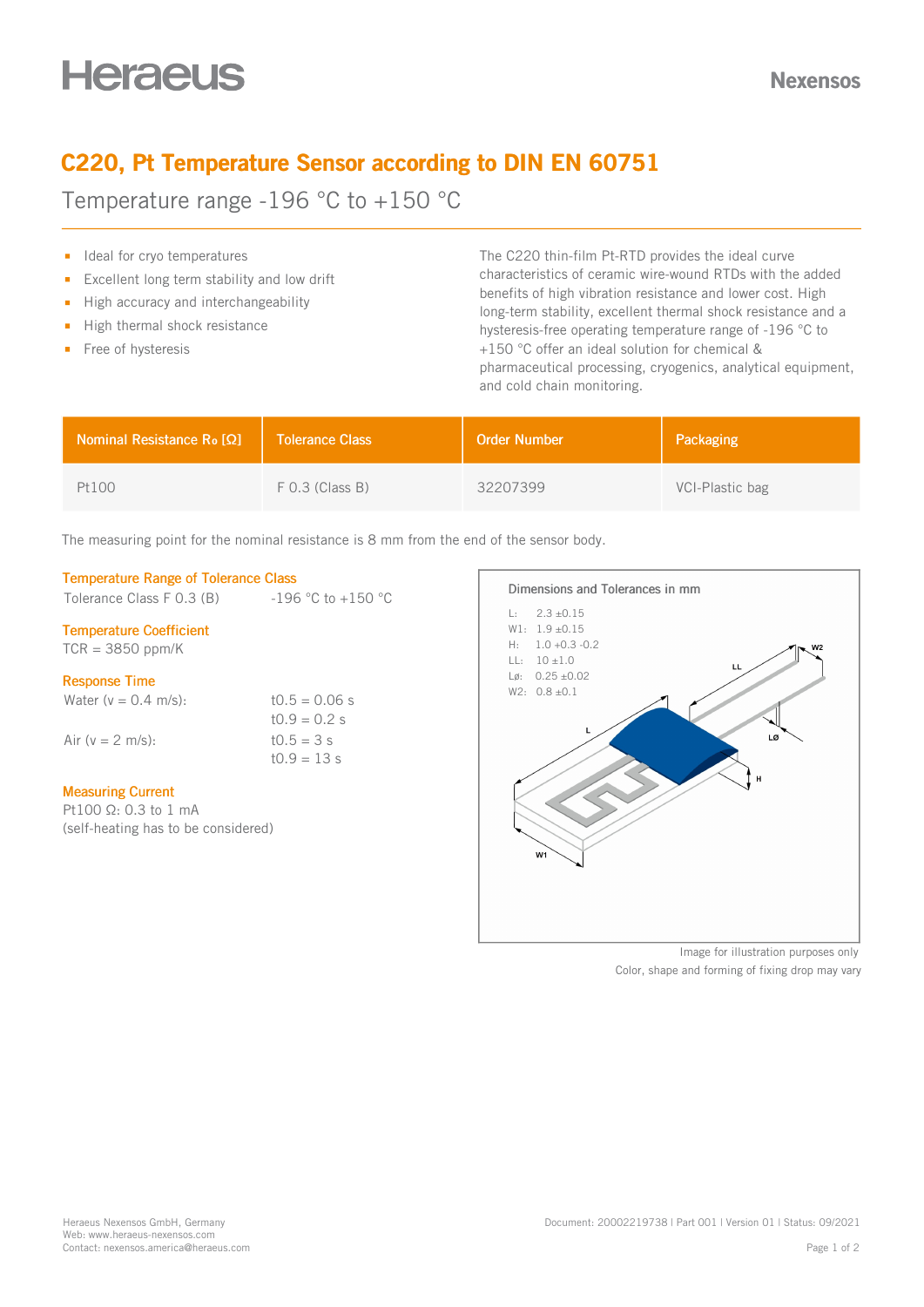## C220, Pt Temperature Sensor according to DIN EN 60751

Temperature range -196 °C to +150 °C

## Long-Term Stability

The drift of the resistance value at 0 °C after a storage for 1000 hours in air at the declared upper temperature limit is not more than the tolerance value of the declared tolerance class according DIN EN 60751.

Typical drift of R(0 °C) is 0.03 % after 1000 hours at  $+150$  $^{\circ}C$ .

## Self-Heating

0.4 K/mW at 0 °C

## Insulation Resistance

> 100 MΩ at 150 °C

## Vibration Resistance

At least 40 g acceleration at 10 to 2000 Hz, depends on installation

## Shock Resistance

At least 100 g acceleration with 8 ms half sine wave, depends on installation

## Connection Technology

Brazing

#### Lead Type AgPd

Tensile Strength of Leads

≥ 8 N

## **Packaging**

VCI-Plastic bag Alternative packaging forms on request

## Storage Life

Min. 12 months (in original packaging)

## **Note**

Other tolerances, values of resistance and wire lengths are available on request.

C220 and C420 Pt elements are optimized for lowtemperature use. To avoid a potential tolerance shift, the elements should not be exposed to temperatures exceeding 150 °C during storage, assembly, or use.

Due to random sample measurements, a bending of connection wires may occur (called V-shape). This bending is batch-dependent and has no influence on the functionality of the platinum measuring resistor.



The information provided in this data sheet describes certain technical characteristics of the product, but shall not be qualified or construed as quality guarantee (Beschaffenheitsgarantie) in the meaning of sections 443 and 444 German Civil Code. The information provided in this data sheet regarding measurement values (including, but not limited to, response time, long-term stability, vibration and shock resistance, insulation resistance and self-heating) are average values that have been obtained under laboratory conditions in tests of large numbers of the product. Product results or measurements achieved by customer or any other person in any production, test, or other environment may vary depending on the specific conditions of use.

The customer is solely responsible to determine whether the product is suited for the customer's intended use; in this respect Heraeus cannot assume any liability. The sale of any products by Heraeus is exclusively subject to the General Terms of Sale and Delivery of Heraeus in their current version at the time of purchase, which is available under www.heraeus.com/gtc or may be furnished upon request. This data sheet is subject to changes without prior notice.

Heraeus Nexensos GmbH, Reinhard-Heraeus-Ring 23, 63801 Kleinostheim, Germany

Heraeus Nexensos GmbH, Germany Web: [www.heraeus-nexensos.com](https://www.heraeus-nexensos.com) Contact: [nexensos.america@heraeus.com](mailto:nexensos.america@heraeus.com?subject=Request%20via%20Datasheet) Document: 20002219738 | Part 001 | Version 01 | Status: 09/2021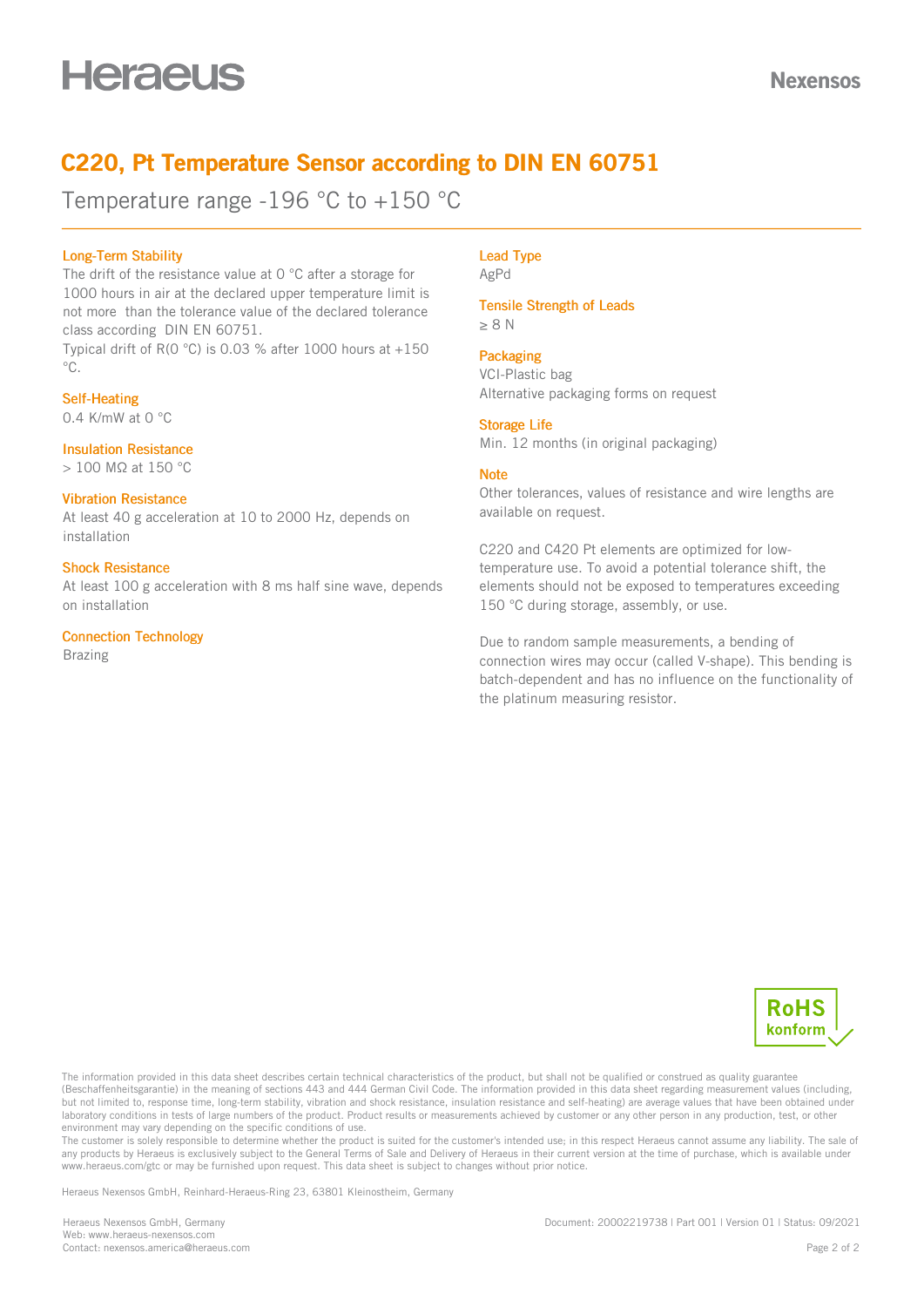## C416, Pt Temperature Sensor according to DIN EN 60751

Temperature range -196 °C to +500 °C

- **Extended operating temperature range from -196 °C to** 500 °C
- Excellent long term stability and low drift  $\blacksquare$
- $\blacksquare$  High accuracy and interchangeability
- High thermal shock resistance  $\mathbf{r}$
- Free of hysteresis

The C416 thin-film Pt-RTD provides the ideal curve characteristics of ceramic wire-wound RTDs with the added benefits of high vibration resistance and lower cost. High long-term stability, excellent thermal shock resistance and a hysteresis-free operating temperature range of -196 °C to +500 °C offer an ideal solution for aerospace, cryogenics, superconductivity, chemical & pharmaceutical processing, analytical equipment, and other applications.

| <b>Nominal Resistance R<sub>o</sub> [Ω]</b> | <b>Tolerance Class</b> | <b>Order Number</b> | Packaging    |
|---------------------------------------------|------------------------|---------------------|--------------|
| Pt100                                       | $F$ 0.3 (Class B)      | 32208519            | Blister reel |

The measuring point for the nominal resistance is 8 mm from the end of the sensor body.

## Temperature Range of Tolerance Class

Tolerance Class F 0.3 (B)  $-196 °C$  to  $+500 °C$ 

## Temperature Coefficient

 $TCR = 3850$  ppm/K

## Response Time

| Water ( $v = 0.4$ m/s): | $t0.5 = 0.07$ s |
|-------------------------|-----------------|
|                         | $10.9 = 0.25$ s |
| Air (y = 2 m/s):        | $t0.5 = 3.2 s$  |
|                         | $10.9 = 14$ s   |

## Measuring Current

Pt100 Ω: 0.3 to 1 mA (self-heating has to be considered)



Image for illustration purposes only Color, shape and forming of fixing drop may vary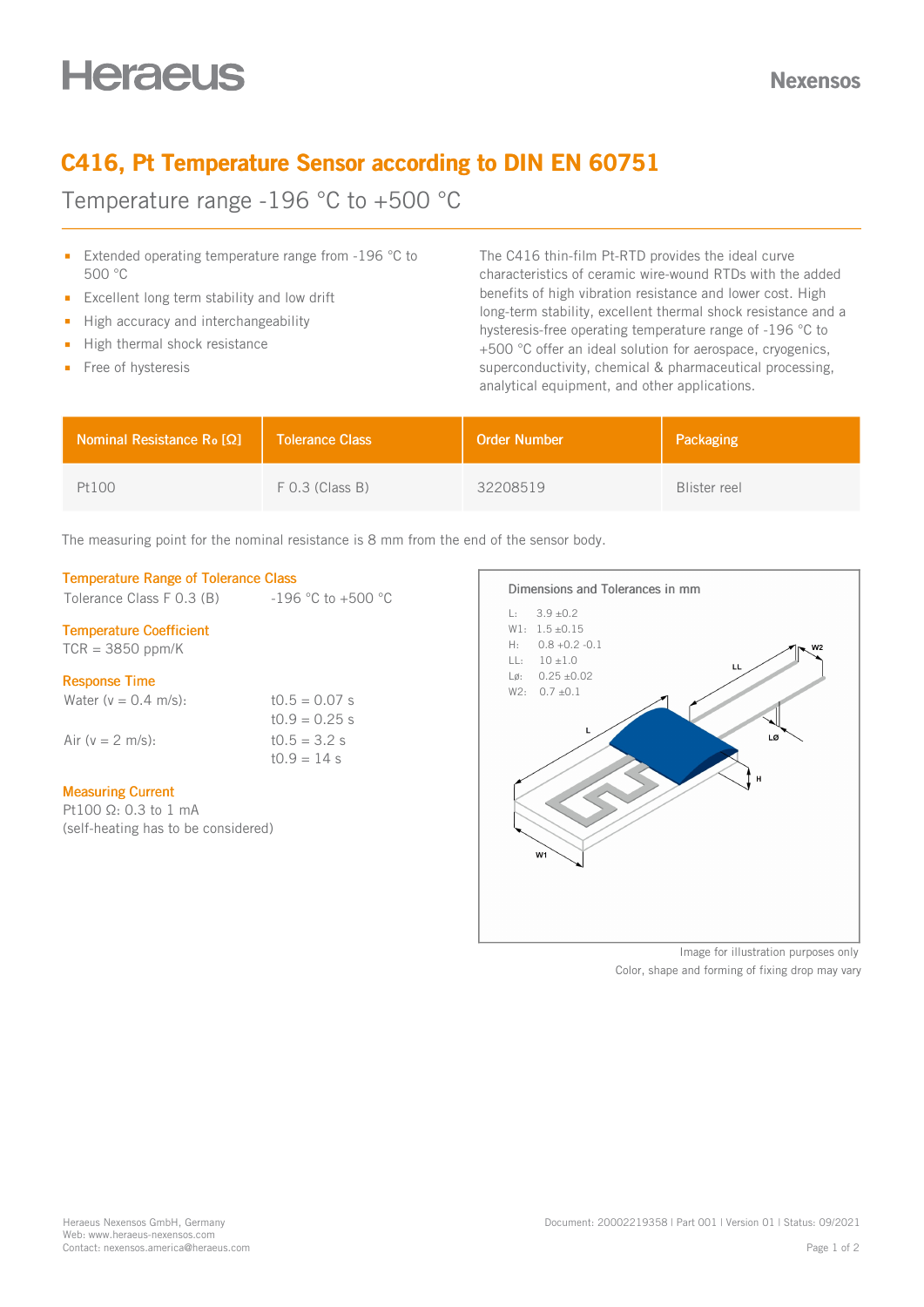## C416, Pt Temperature Sensor according to DIN EN 60751

Temperature range -196 °C to +500 °C

## Long-Term Stability

The drift of the resistance value at 0 °C after a storage for 1000 hours in air at the declared upper temperature limit is not more than the tolerance value of the declared tolerance class according DIN EN 60751.

Typical drift of R(0 °C) is 0.03 % after 1000 hours at +500  $^{\circ}C$ .

## Self-Heating

0.4 K/mW at 0 °C

## Insulation Resistance

> 100 MΩ at 20 °C > 2 MΩ at 500 °C

## Vibration Resistance

At least 40 g acceleration at 10 to 2000 Hz, depends on installation

#### Shock Resistance

At least 100 g acceleration with 8 ms half sine wave, depends on installation

## Connection Technology

Brazing, Soft Soldering

#### Lead Type AuPd

Tensile Strength of Leads

≥ 5 N

## **Packaging**

Blister reel Alternative packaging forms on request.

#### Storage Life

Min. 12 months (in original packaging)

## **Note**

Other tolerances,values of resistance and wire lengths are available on request.

Due to random sample measurements, a bending of connection wires may occur (called V-shape). This bending is batch-dependent and has no influence on the functionality of the platinum measuring resistor.

## California Proposition 65

# WARNING

WARNING: This product can expose you to chemicals including lead oxide, which is known to the State of California to cause cancer and birth defects or other reproductive harm, and including cobalt oxide, which is known to the State of California to cause cancer. For more information go to [www.p65warnings.ca.gov](https://www.p65warnings.ca.gov)



The information provided in this data sheet describes certain technical characteristics of the product, but shall not be qualified or construed as quality guarantee (Beschaffenheitsgarantie) in the meaning of sections 443 and 444 German Civil Code. The information provided in this data sheet regarding measurement values (including, but not limited to, response time, long-term stability, vibration and shock resistance, insulation resistance and self-heating) are average values that have been obtained under laboratory conditions in tests of large numbers of the product. Product results or measurements achieved by customer or any other person in any production, test, or other environment may vary depending on the specific conditions of use.

The customer is solely responsible to determine whether the product is suited for the customer's intended use; in this respect Heraeus cannot assume any liability. The sale of any products by Heraeus is exclusively subject to the General Terms of Sale and Delivery of Heraeus in their current version at the time of purchase, which is available under www.heraeus.com/gtc or may be furnished upon request. This data sheet is subject to changes without prior notice.

Heraeus Nexensos GmbH, Reinhard-Heraeus-Ring 23, 63801 Kleinostheim, Germany

Heraeus Nexensos GmbH, Germany Web: [www.heraeus-nexensos.com](https://www.heraeus-nexensos.com) Contact: [nexensos.america@heraeus.com](mailto:nexensos.america@heraeus.com?subject=Request%20via%20Datasheet) Document: 20002219358 | Part 001 | Version 01 | Status: 09/2021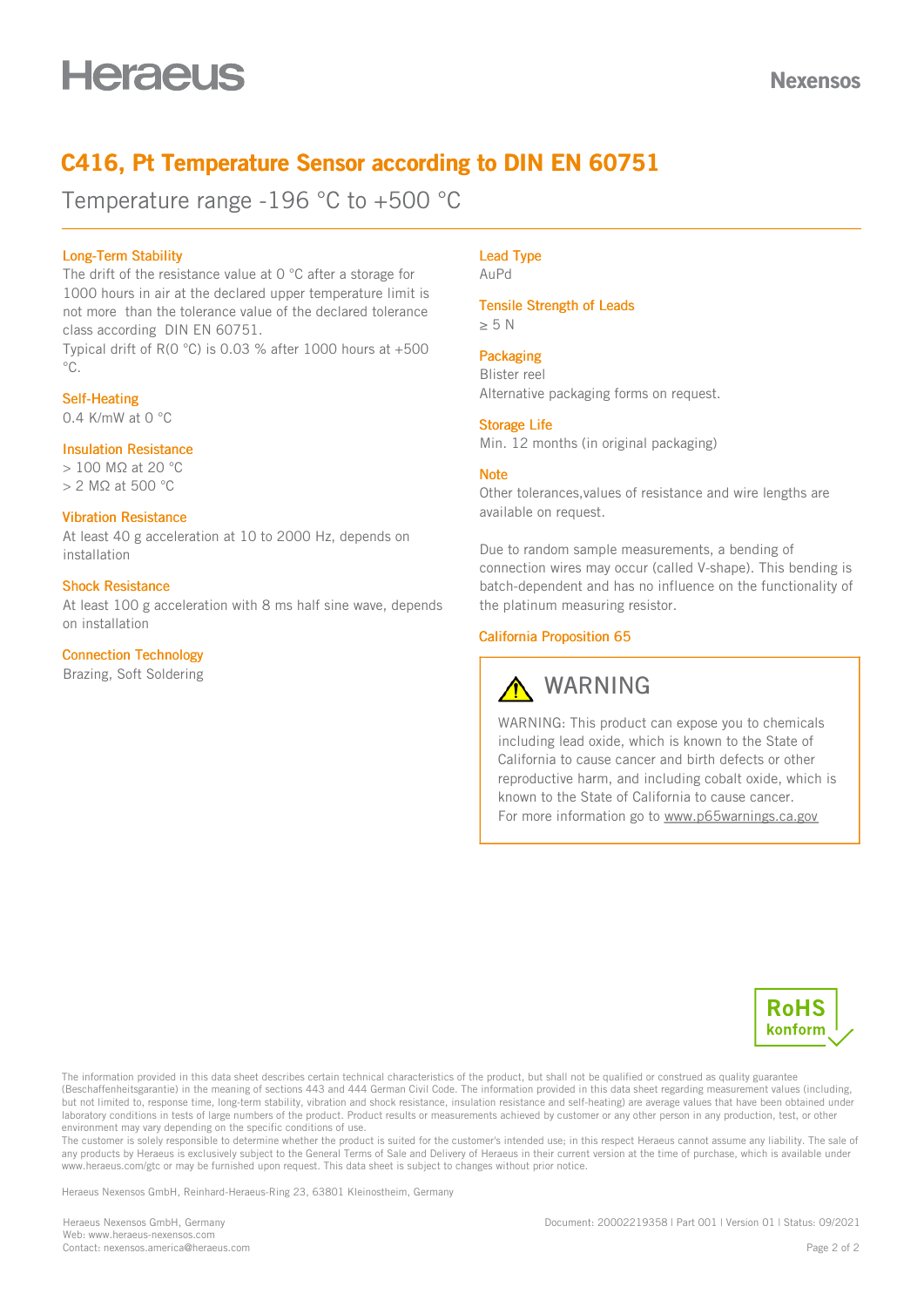# C420, Pt Temperature Sensor according to DIN EN 60751

Temperature range -196 °C to +150 °C

- I Ideal for cryo temperatues
- Excellent long term stability and low drift  $\blacksquare$
- $\blacksquare$  High accuracy and interchangeability
- $\blacksquare$  High thermal shock resistance
- Free of hysteresis

The C420 thin-film Pt-RTD provides the ideal curve characteristics of ceramic wire-wound RTDs with the added benefits of high vibration resistance and lower cost. High long-term stability, excellent thermal shock resistance and a hysteresis-free operating temperature range of -196 °C to +150 °C offer an ideal solution for chemical & pharmaceutical processing, cryogenics, analytical equipment, and cold chain monitoring.

| <b>Nominal Resistance R<sub>o</sub> [Ω]</b> | <b>Tolerance Class</b> | <b>Order Number</b> | Packaging       |
|---------------------------------------------|------------------------|---------------------|-----------------|
| Pt1000                                      | $F$ 0.3 (Class B)      | 32207502            | VCI-Plastic bag |

The measuring point for the nominal resistance is 13 mm from the end of the sensor body.

## Temperature Range of Tolerance Class

Tolerance Class F 0.3 (B)  $-196 °C$  to  $+150 °C$ 

## Temperature Coefficient

 $TCR = 3850$  ppm/K

## Response Time

| Water ( $v = 0.4$ m/s): | $10.5 = 0.08$ s |
|-------------------------|-----------------|
|                         | $10.9 = 0.25$ s |
| Air (y = 2 m/s):        | $t0.5 = 3.5 s$  |
|                         | $10.9 = 15 s$   |

## Measuring Current

Pt1000 Ω: 0.1 to 0.3 mA (self-heating has to be considered)



Image for illustration purposes only Color, shape and forming of fixing drop may vary